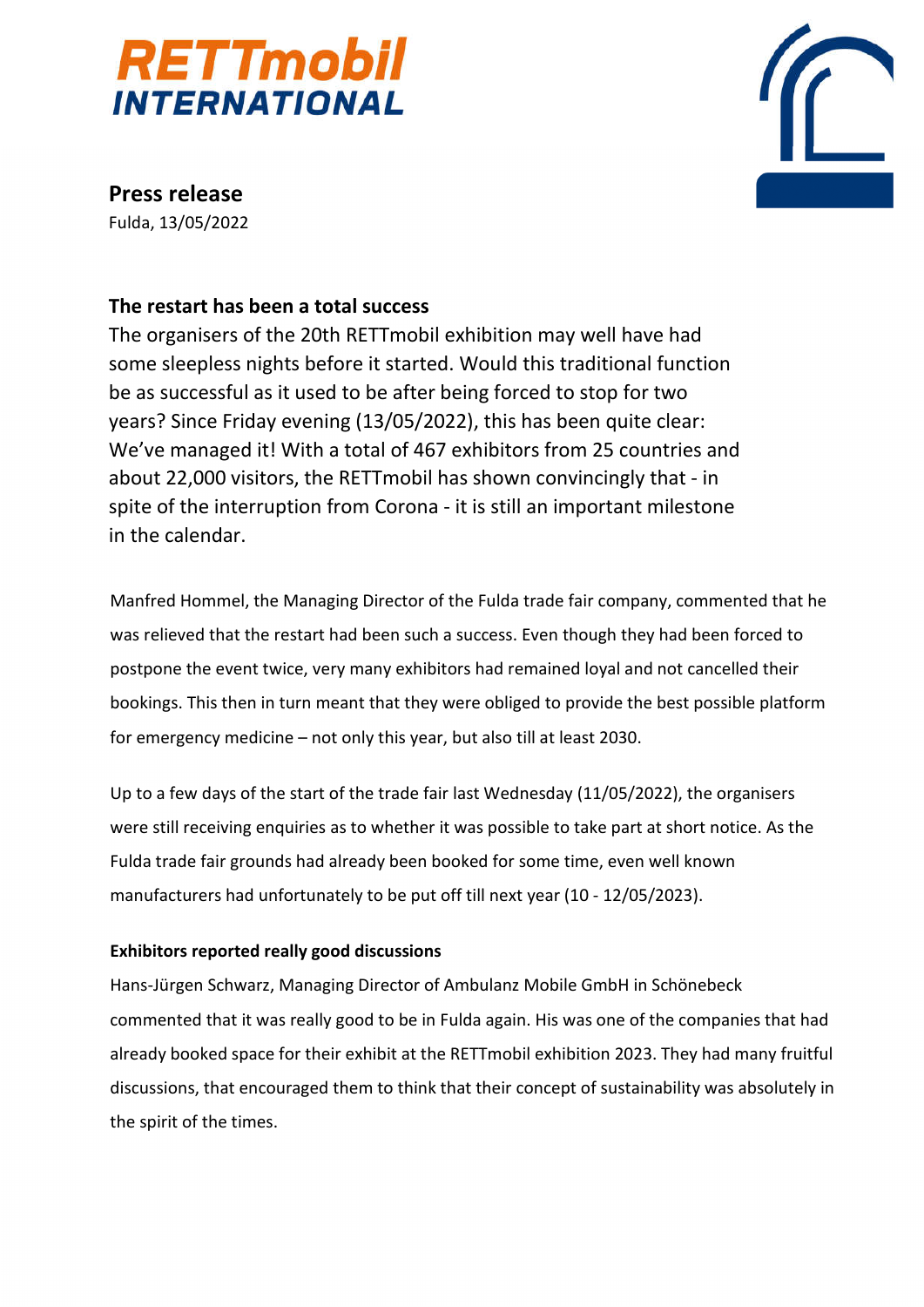



Thomas Strobel, Managing Director of System Strobel GmbH, is also really pleased with how things went at the RETTmobil exhibition. The response was just as good as if there had never been an interruption. They had met very many old and new customers and the response was strikingly favourable.

#### **Great interest in the program for specialists**

The organisers too considered that the response to the program for specialists was generally positive. As in preceding trade fairs, advanced courses as well as workshops were offered. For the first time, we included the format "Meet the Experts". This is a very exclusive opportunity for visitors to discuss problems directly with experts and to obtain answers to their questions.

Sandra Hommel-Liebich commented that there was lively interest in the courses and workshops. One of her duties was to evaluate all services offered by the RETTmobil exhibition. She reported that most functions were either fully or almost fully booked. Our concept of "Meet the Experts" excited great interest, but this must first be properly established. We will allow some time for this.

### **Visitors from more than 50 countries**

It was evident as soon as Wednesday morning that many visitors had missed the RETTmobil. In contrast to previous years, many visitors went to Fulda by train. The shuttle service every 30 minutes between the station and the trade fair could not be kept up and had to be cancelled long before the official start of the trade fair at 9 o'clock – otherwise the flood of visitors could not have been transported. The trade fair then had to be opened earlier than planned.

As almost 90% of specialist visitors had ordered their tickets in advance over the internet, it was clear that there were visitors this year from more than 50 countries. Aside from Germany and other European countries, there were visitors in the public from North and Latin America, the Near and Far East and African countries. Manfred Hommel commented that they had deserved their reputation as the International Leading Exhibition for Rescue and Mobility.